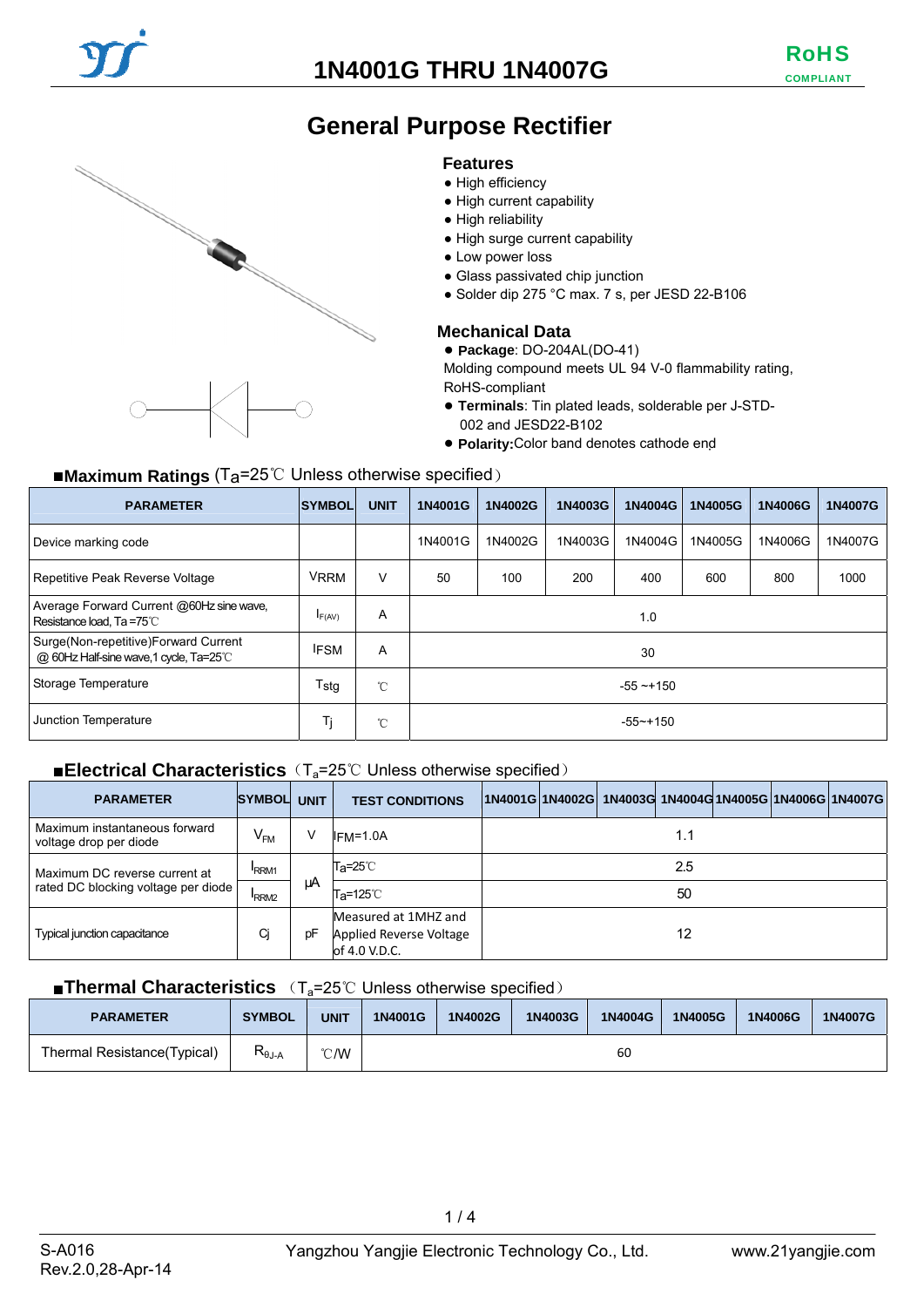

**INNER BOX** 

**OUTER CARTON** 



## ■**Ordering Information (Example)**

**PREFERED P/N PACKAGE CODE UNIT WEIGHT(g)** MINIMUM

 $2/4$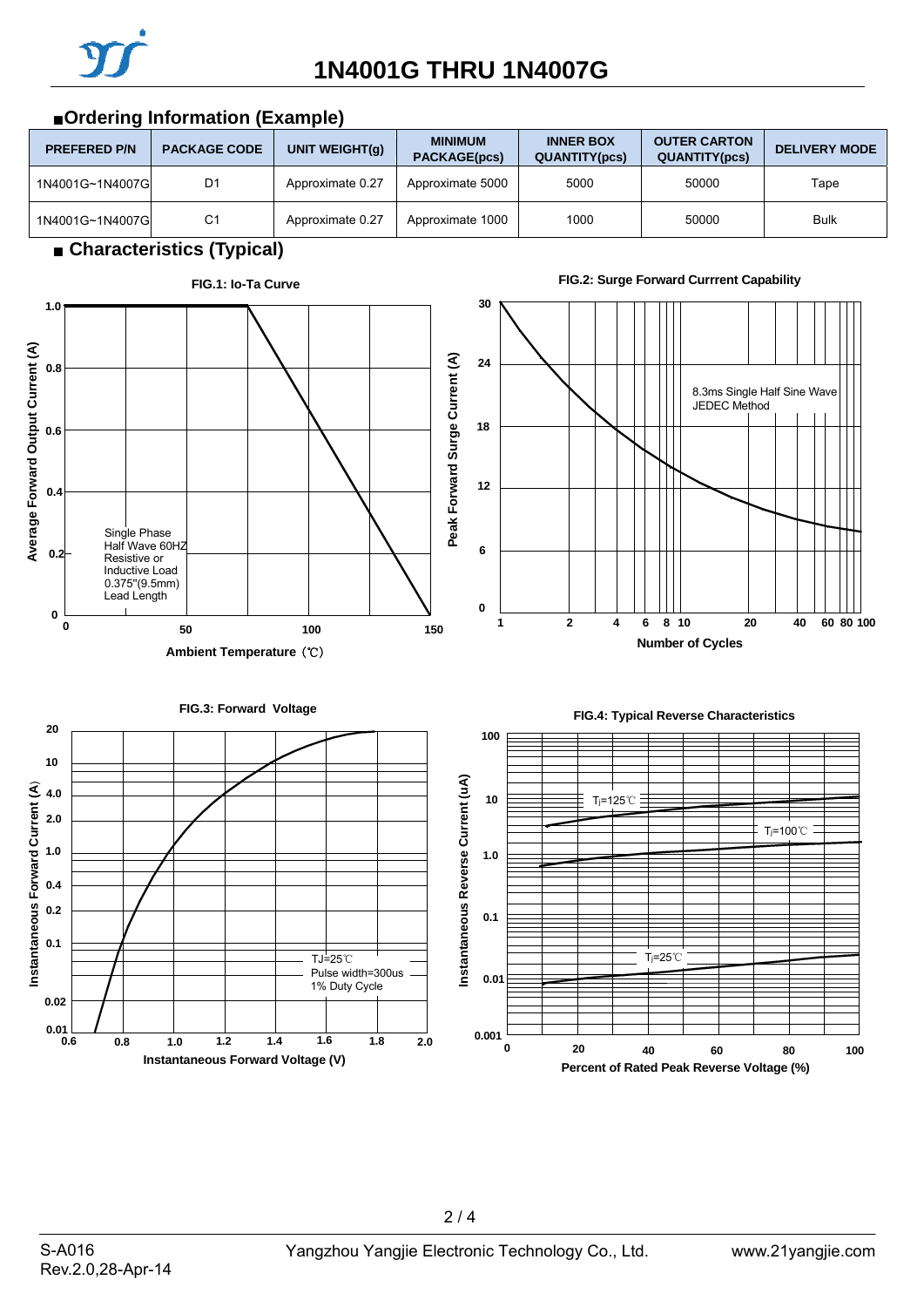![](_page_2_Picture_0.jpeg)

## ■ **Outline Dimensions**

![](_page_2_Figure_3.jpeg)

| DO-204AL(DO-41) |      |      |  |  |  |  |  |
|-----------------|------|------|--|--|--|--|--|
| Dim             | Min  | Max  |  |  |  |  |  |
| А               | 4.22 | 5.21 |  |  |  |  |  |
| R               | 2.03 | 2.72 |  |  |  |  |  |
| C.              | 25.4 |      |  |  |  |  |  |
|                 | 0.69 | 0.86 |  |  |  |  |  |